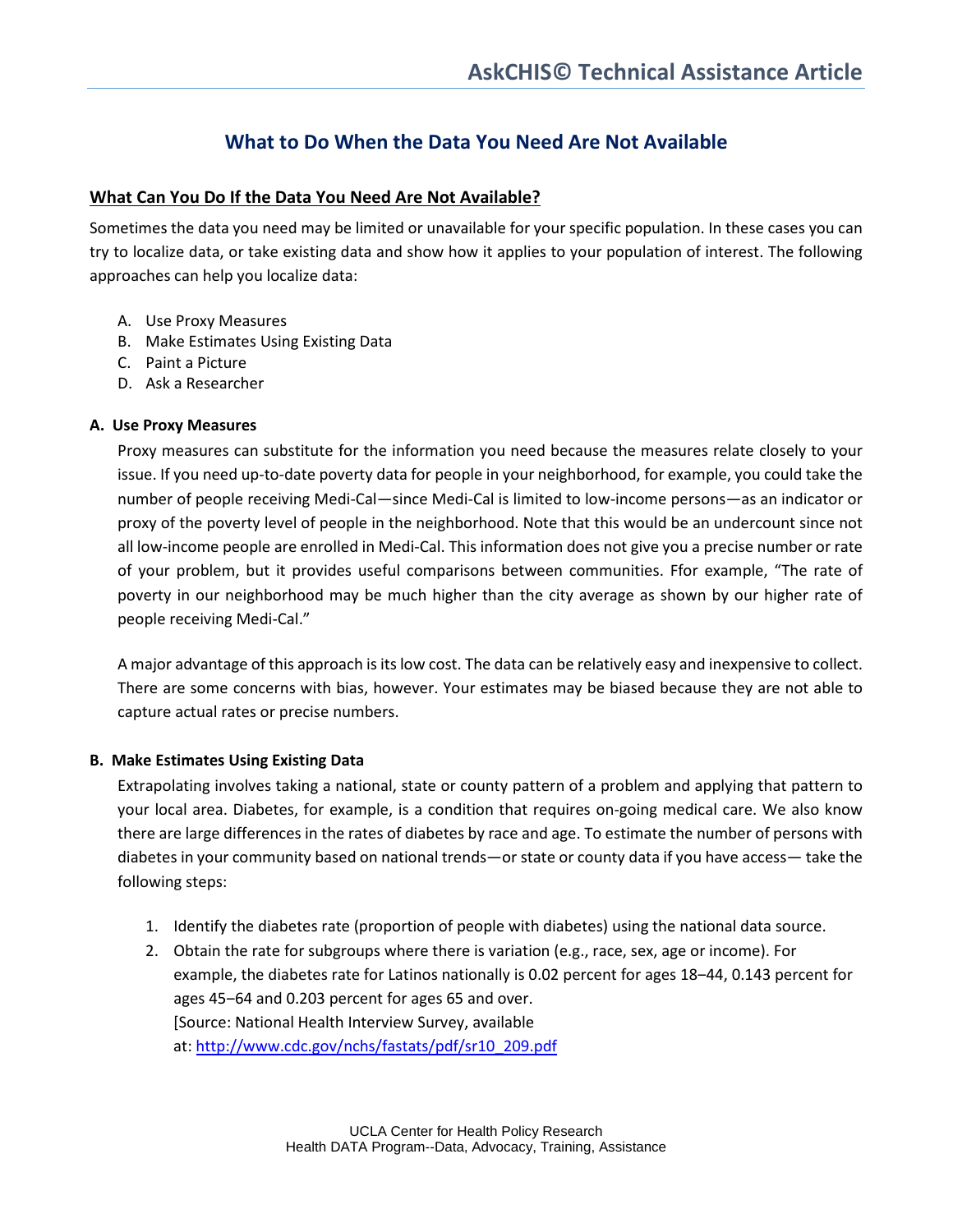- 3. Identify the number in the population for the same subgroups locally. For example, say your community has the following:
	- a. 30,000 Latinos ages 18-44
	- b. 11,000 Latinos ages 45‒64
	- c. 2,000 Latinos ages 65 and over
- 3. Multiply the national rates by the local numbers and sum them.

| Number of Latinos with diabetes in your community: |  |
|----------------------------------------------------|--|
|----------------------------------------------------|--|

|                                              | RATE x                                             | POPULATION in your community                                             |
|----------------------------------------------|----------------------------------------------------|--------------------------------------------------------------------------|
| Ages 18-44<br>Ages 45-65<br>Ages 65 and over | $0.020 \times$<br>$0.143 \times$<br>$0.203 \times$ | $30,000$ people = 600<br>11,000 people = $1,573$<br>$2,000$ people = 406 |
|                                              |                                                    |                                                                          |

Next sum the various populations with diabetes:

 $600 + 1$ , 573 + 406 = 2,579

There are an estimated 2,600 Latinos with diabetes in your community.

*Note: This method does not provide precise data on your topic, but it offers a way to generate estimates that can be useful in your program planning and policy advocacy work.*

#### **C. Paint a Picture**

If you are unable to find the exact numbers you need to describe the impact of a health issue in your community, you can paint a picture with the information you do know. With this approach, you piece together data from several sources to illustrate your argument.

First, consider whether other communities or issues are similar to your community and your health issue. If the available data does not apply to your intended population, health issue or region, perhaps you could show that other communities or issues are similar. Data from other communities and issues can help you describe the demographics and issues in your community.

Next, try rethinking your data search. How else can you approach the problem or issue you want to address? What can you do to support your argument with the data you do have?

Finally, select data that are most relevant and organize the data to make a convincing argument.

#### **D. Ask a Researcher**

If you find a particularly helpful study, it might be possible to contact the researcher to find out more. Expect that it will take time to get a response since many researchers have moved on to a new project by the time results from a particular study become available to the public. When you do get data this way, pay attention